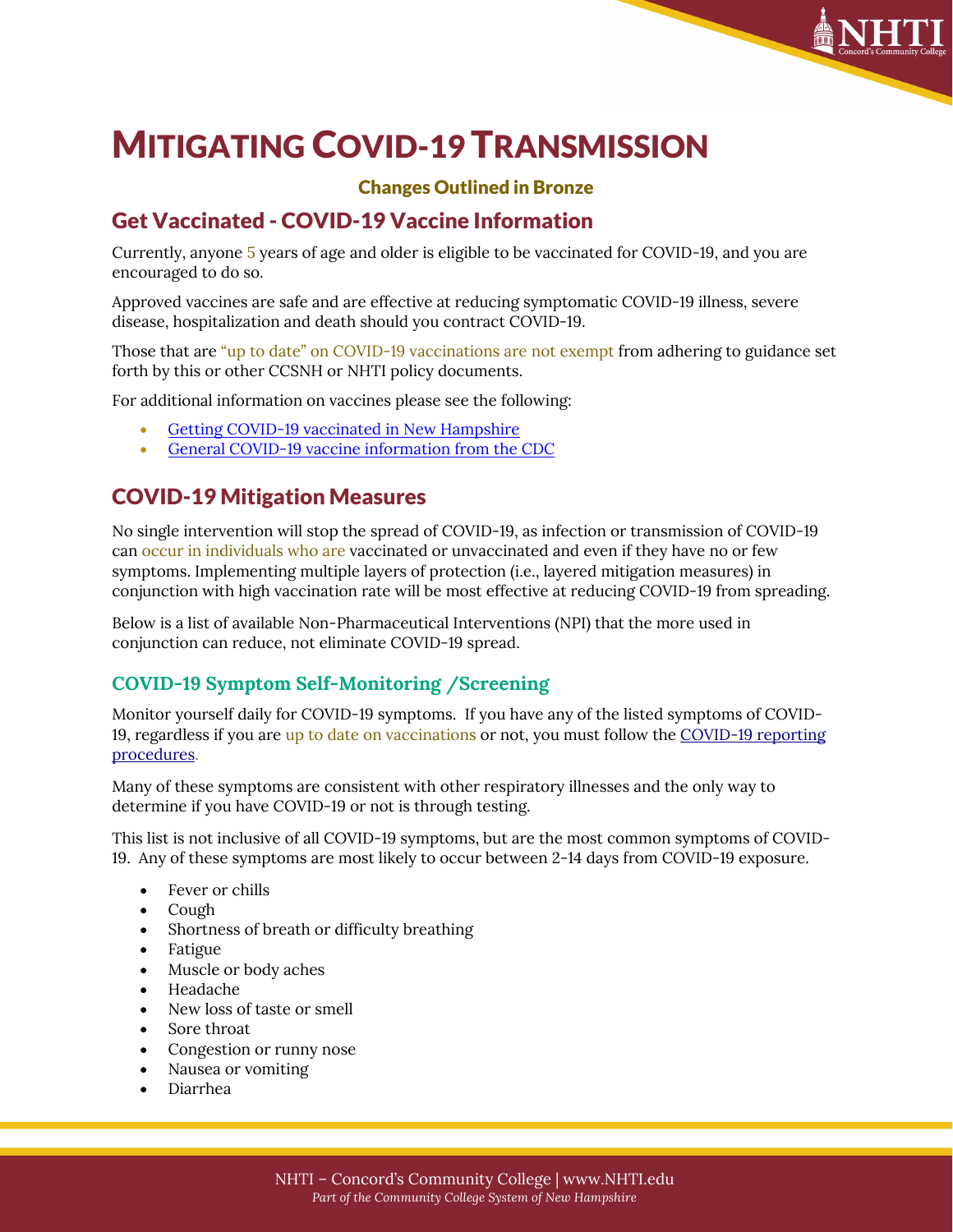Symptom and risk factor screening will be done in certain limited circumstances and by only specific staff:

- The NHTI Dental Clinic of all faculty, staff, students and patients as required for infection control protocols per CDC guidelines. This will be accomplished by Dental Clinic staff.
- For persons identified as symptomatic with COVID-19 on campus and needing to be isolated from others. This will be done by either Heath Services or responding Campus Safety staff.

### **Wearing Masks of Face Masks/Coverings**

The purpose of face masks/face coverings is to provide some protection to the person wearing the facemask, and prevent the spread of COVID-19 from the person wearing the facemask to others. This is most effective when done universally.

#### **Indoors**

The wearing facemasks **is not required and is optional**, except for the following situations:

- Entering into, or being in the Health Services Clinic
- Entering into, or being in the clinical area of the NHTI Dental Clinic
- At large events where there are fifty or more persons
- Those responding to persons suspected COVID-19
- Those on campus who develop symptoms must mask and report immediately per the NHTI COVID-19 reporting procedure

A Federal mask mandate is applicable to all persons, regardless of vaccination status until March 18, 2022 and requires that a mask be worn at all times when on all planes, buses, trains, subways, ships, taxis, ride shares and other forms of public transportation traveling into, within, or out of the United States and in U.S. transportation hubs such as airports and stations. **This includes buses and other transportation used by schools.**

Masks **should not** be worn by:

- o Children younger than 2 years' old
- o Anyone who has trouble/difficulty breathing
- o Anyone who is unconscious, incapacitated, or otherwise unable to remove the mask without assistance

#### **Outdoors**

Masks, generally do not need to be worn and are not required outdoors.

#### **General Mask Usage Information**

The key to increased face mask/face covering effectiveness relies on universal, correct and consistent use. See the [CDC website](https://www.cdc.gov/coronavirus/2019-ncov/prevent-getting-sick/diy-cloth-face-coverings.html) and the NHTI mask/face covering guidance on the Important [Announcements page](https://www.nhti.edu/important-announcements/) for more information on the correct usage of facemasks.

Facemask use continues to be encouraged, especially for [people who are at higher risk](https://www.cdc.gov/coronavirus/2019-ncov/need-extra-precautions/index.html?CDC_AA_refVal=https%3A%2F%2Fwww.cdc.gov%2Fcoronavirus%2F2019-ncov%2Fneed-extra-precautions%2Fpeople-at-increased-risk.html) for developing severe outcomes.

No individual on campus shall be subject to harassment, ridicule, taunts or other negative reaction based on their choice to continue to wear or use a facemask for their personal protection.

The NHTI Critical Incident Response Team (CIRT) has established a metric based on set of criteria including: Public health guidance, college and community transmission rates, etc. with trigger points in which to re-establish universal masking, if needed.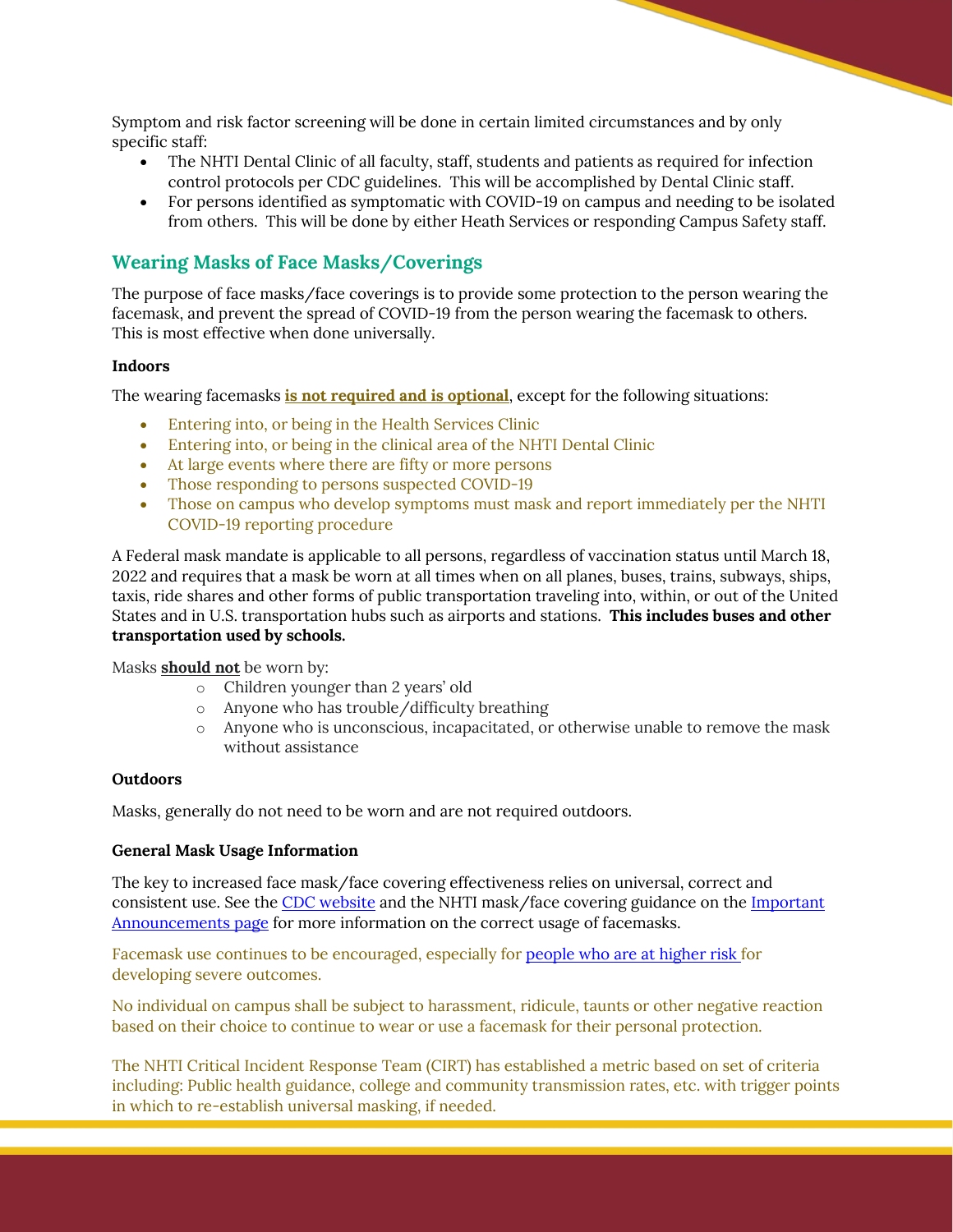## **Maximize Physical Distancing**

NHTI is currently conducting full in person classroom learning environments and physical distancing may not be achievable in all classroom spaces.

Physical distancing, is keeping a safe space between yourself and others who are not from your household. You should try and physically distance at least six (6) feet from other people who are not from your household in both indoor and outdoor spaces; especially if you are not wearing a face covering, regardless if you are fully vaccinated or not.

People can spread the virus before they know they are sick and without symptoms, it is important to stay at least six (6) feet away from others when possible. Physical distancing is especially important for [people who are at higher risk](https://www.cdc.gov/coronavirus/2019-ncov/need-extra-precautions/index.html?CDC_AA_refVal=https%3A%2F%2Fwww.cdc.gov%2Fcoronavirus%2F2019-ncov%2Fneed-extra-precautions%2Fpeople-at-increased-risk.html) for severe illness from COVID-19.

Physical distancing is **increased** to over eight (8) to ten (10) feet in the following circumstances:

- Physical activity that causes heavy or labored breathing (i.e. in the fitness center, or exercising in groups)
- In a chorus or when persons are singing
- When instruments that require the use of a person's mouth are used

Physical distancing can be decreased to at least three (3) feet in the following circumstances:

• **Controlled and Monitored classroom setting.** Which require: faculty member present at all times, universal, correct and consistent use of facemasks, limited movement and use seating charts. If the space is not used as a classroom, then six (6) foot distancing requirements should apply.

To promote increased physical distancing during the current surge and will be reevaluated at a later date:

- All events, groups and activities currently have no restrictions on number of persons, however, large group events over 50 will require specific approval.
- The dining areas on campus will continue to have reduced density seating of maximum to three per table, two per seating booth and one per small table.

## **Ventilation**

In conjunction with, or as an alternative to areas where social distancing is difficult increase ventilation to rooms/areas by bringing fresh air into and removing indoor air from a classroom. Understanding the efficiency of ventilation requires assessment of existing HVAC systems.

- Most buildings have HVAC systems that can mechanically replace indoor air in classrooms/other areas.
- Air filtration has been improved with iWave systems and replacement of air filters.
- Higher risk areas have had some increased air purification through air purifiers units.
- Where HVAC is unavailable/or to increase a rooms airflow:
	- o Open windows to the room. Even partially opened windows can bring in beneficial air flow. Do this if safe to do so and weather permits. **Ensure you close windows when leaving for the day**
	- o Place a fan in one of the windows to pull inside air to the outside.